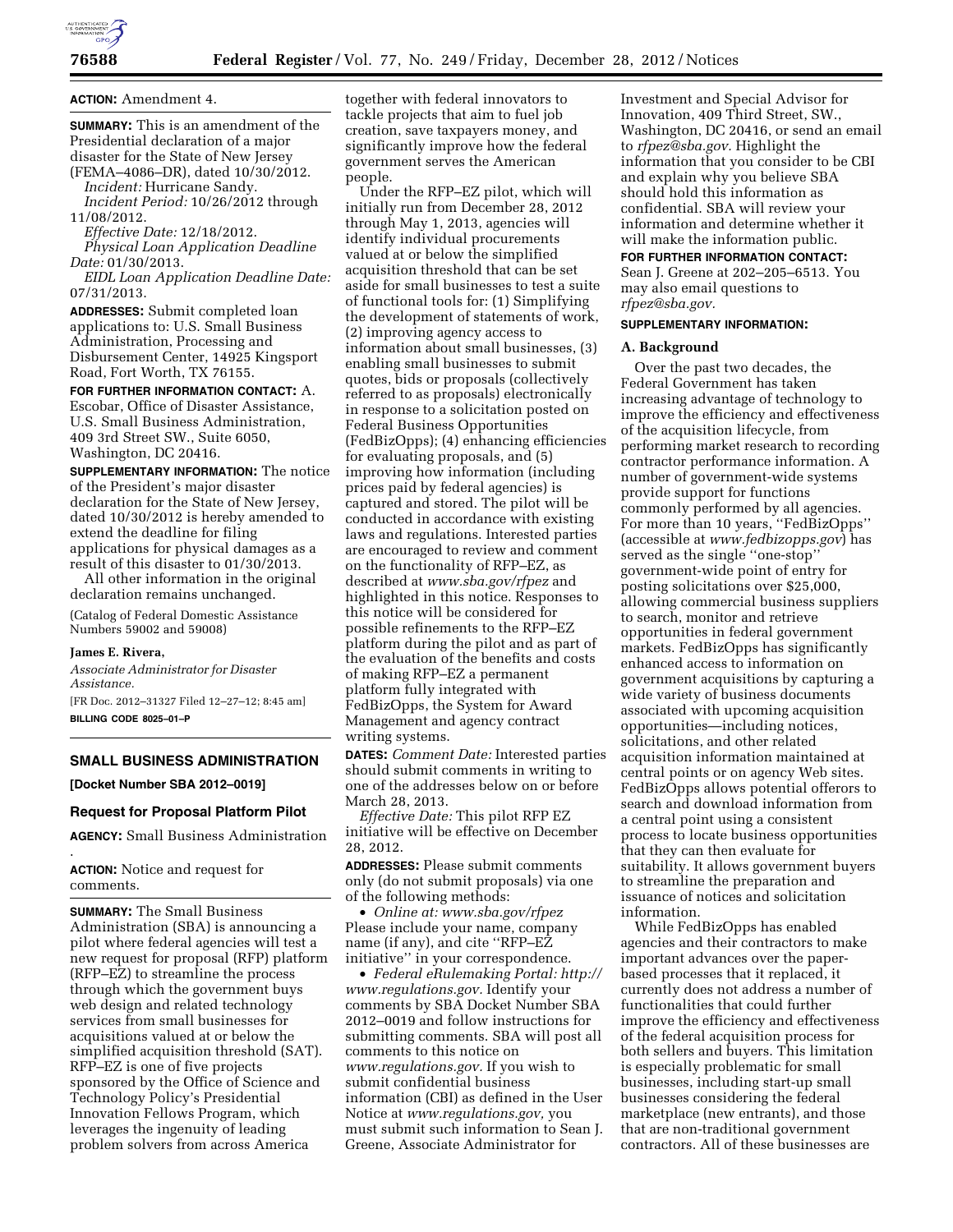potentially challenged by the complexity the various applicable rules governing federal contracting and information on upcoming acquisitions.

Examples of how FedBizOpps current functionality could be enhanced include the following:

1. FedBizOpps makes notices of proposed contract actions available in a standardized web format and allows sellers to quickly access, browse, and download solicitation information related to such notices through a direct link, but does not support vendor creation of electronic proposals in response to a solicitation. As a result, contractors must download solicitations and separately generate their own proposals; there is also no consistent or easy way to pose questions on solicitations, other than to generate emails.

2. FedBizOpps has streamlined and eliminated transaction steps for agencies by allowing them to post notices and solicitations without rekeying information and maintaining individual agency Web sites, but does not simplify the process for generating statements of work (SOW) or tracking incoming proposals to support the evaluation of proposals.

3. Although FedBizOpps is available to the public, the federal marketplace has largely remained an enigma for new entrants and many small businesses particularly new firms that have little or no past performance and lack familiarity with the types of products and services different agencies commonly acquire. In addition, there is also no easy way for federal agencies to gather information about the capabilities of small businesses and the prices they charge for various products and services.

As stated above, failure to address these and other shortcomings has created barriers to entering the federal marketplace for small, high-growth businesses and new entrants, and perpetuates inefficiencies for contracting and program offices that could be eliminated with better use of technology. Closing these gaps can enable the government to leverage the untapped talents of these entities and meet taxpayer needs with products and services that are both more effective, innovative, and less costly for taxpayers. To successfully close these gaps, new functionalities must be deployed to meet the unaddressed needs of small businesses, new entrants, and contracting agencies.

1. For small businesses and new entrants, these needs include:

(i) Making the language in statements of work easier to understand and consistent

between procurements for the same need;

(ii) Making it easier to seek clarification from the government on notices and solicitations as offerors consider and prepare proposals; and

(iii) Enabling contractors to create proposals electronically in response to solicitations and providing templates and other tools to help them navigate through the proposal development process, including pre-populating information, where possible, to complete standard forms for proposals, such as the SF 1449, Solicitation/ Contract/Order for Commercial Items.

2. For agencies—both procurement offices and program offices—these needs include:

(i) Providing statements of work templates for repetitive needs which can be searched easily by small businesses and new entrants;

(ii) Improving access to information on the capabilities of small businesses and new entrants and the availability of historical pricing information; and

(iii) Providing for the ability to prepopulate solicitation forms and track proposals.

# **B. RFP–EZ**

RFP–EZ is a suite of open source webbased applications that are designed to make it easier for small businesses, including ''new entrant'' small businesses that have historically not done business with the federal government, to discover and submit proposals on promising small dollar contracting opportunities in the federal marketplace that match their strengths. Equally important, RFP–EZ is designed to reduce burden and improve efficiency for contracting and program offices looking for low-cost, high-impact solutions from these sources. RFP–EZ has been developed to enable new efficiencies within the existing regulatory framework for conducting small dollar purchases, including policies and procedures set forth in Part 13 of the Federal Acquisition Regulation (FAR) governing procurements under the SAT, Part 5 requiring posting of notices of solicitation in FedBizOpps for actions over \$25,000, and Part 4 addressing registration. Specifically, RFP–EZ software supports the following functional tools:

1. *SOWComposer* is designed to help program and contracting offices write clear, easy to understand SOWs through a template-driven process that enables users to develop, store, retrieve for reuse, and share within or among agencies descriptions of requirements by document, section, or subsection. The software allows contracting offices to

comment and edit SOWs, finalize and post them to FedBizOpps (after agreement is reached with the program office), and recognize an SOW on FedBizOpps that was created by SOWComposer. It enables program and contracting offices to quickly retrieve agreed-upon ''best in class'' plain language requirements descriptions for re-use, which, in turn, should make posted solicitations more understandable and easily discoverable when searched by the small business community.

2. BidMaker is a web-based interface that is intended to simplify and reduce burden for small businesses to bid on government solicitations in several ways. For example, this tool allows small businesses to respond directly online to a solicitation supported by an SOW that has been created by SOWComposer, rather than having to download a solicitation and develop a bid ''offline.'' It also permits small businesses to pose questions to buying offices directly online for more efficient clarification of issues identified in solicitations and gives buying offices the ability to place limitations on the size of proposals to keep costs down for buyers and sellers. If a small business decides to submit an offer, the tool provides instructional ''helper text'' to facilitate the development of bids and simplified proposals. Small businesses may save draft proposals for later review and refinement, and pre-populate required forms with previously stored information (either on the instant procurement or a future solicitation, such as about their capabilities or proposed solution to meet the government's requirements) to avoid redundant data entry. The system will ask only once for information that may be required on multiple forms.

3. *BidMonitor* aims to help contracting officers sort through incoming proposals generated by BidMaker. It allows contracting and program offices to see a list of all current, active SOWs generated by SOWComposer and bid upon by BidMaker, key identifying information from incoming proposals (*e.g.,* name of the offeror, date offer was submitted, and summary information about the firm drawn from the System for Award Management), see the full text of proposals, have an archived online discussion about proposals received, and review an archive of prices previously paid to the bidding entities by the same or other agencies.

4. *RFP–EZ Marketplace* allows small businesses to register for an account, sign up to receive email alerts when new deals are posted matching profile